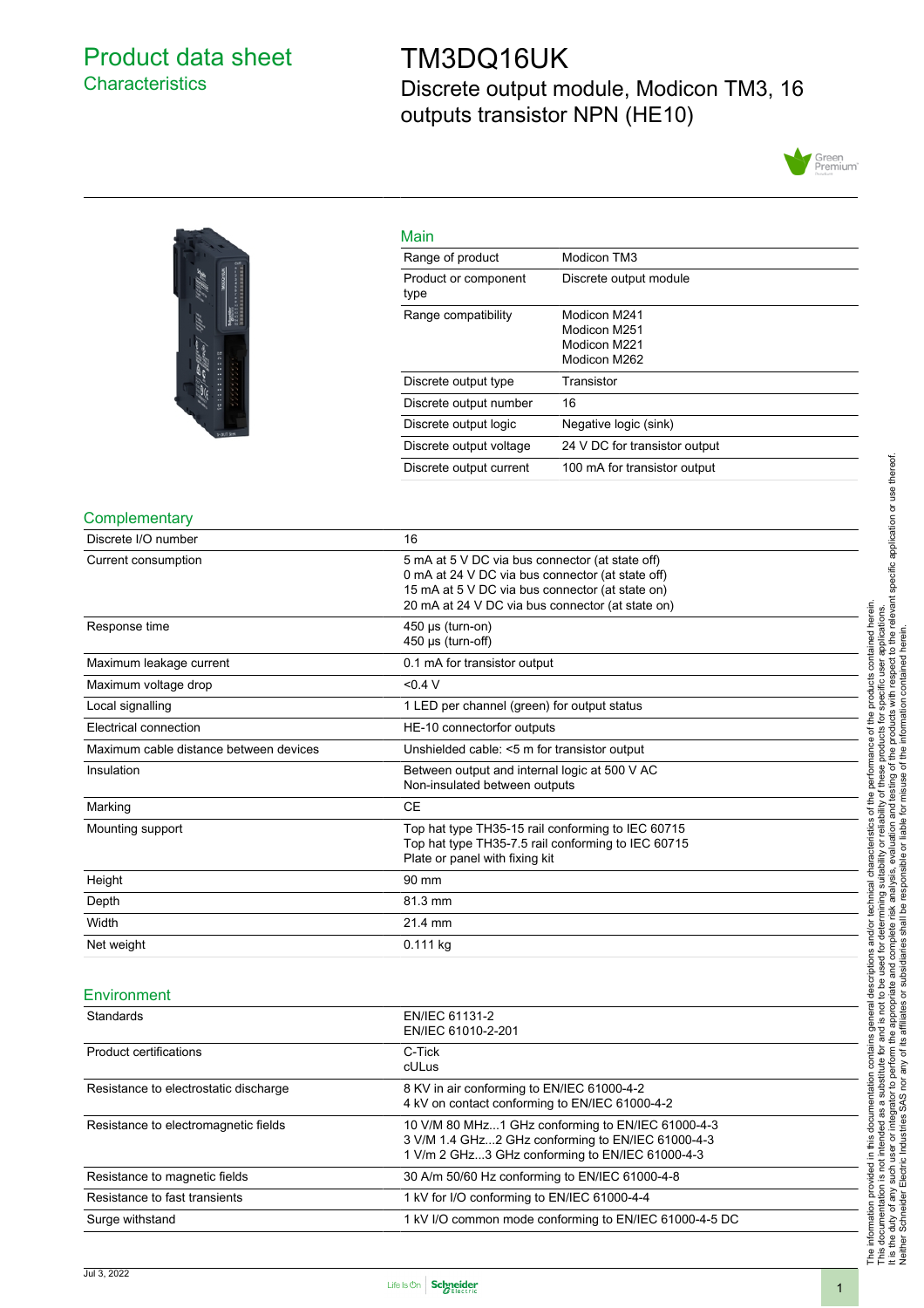| Resistance to conducted disturbances                                                                                                               | 10 V 0.1580 MHz conforming to EN/IEC 61000-4-6<br>3 V spot frequency (2, 3, 4, 6.2, 8.2, 12.6, 16.5, 18.8, 22, 25 MHz) conforming to<br>Marine specification (LR, ABS, DNV, GL)                                      |  |  |  |
|----------------------------------------------------------------------------------------------------------------------------------------------------|----------------------------------------------------------------------------------------------------------------------------------------------------------------------------------------------------------------------|--|--|--|
| Electromagnetic emission                                                                                                                           | Radiated emissions - test level: 40 dBµV/m QP class A (10 m) at 30230 MHz<br>conforming to EN/IEC 55011<br>Radiated emissions - test level: 47 dBµV/m QP class A (10 m) at 2301000 MHz<br>conforming to EN/IEC 55011 |  |  |  |
| Ambient air temperature for operation                                                                                                              | -1035 °C vertical installation<br>-1055 °C horizontal installation                                                                                                                                                   |  |  |  |
| Ambient air temperature for storage                                                                                                                | $-2570 °C$                                                                                                                                                                                                           |  |  |  |
| Relative humidity                                                                                                                                  | 1095 %, without condensation (in operation)<br>1095 %, without condensation (in storage)                                                                                                                             |  |  |  |
| IP degree of protection                                                                                                                            | IP20 with protective cover in place                                                                                                                                                                                  |  |  |  |
| Pollution degree                                                                                                                                   | 2                                                                                                                                                                                                                    |  |  |  |
| Operating altitude                                                                                                                                 | $02000$ m                                                                                                                                                                                                            |  |  |  |
| Storage altitude                                                                                                                                   | $03000$ m                                                                                                                                                                                                            |  |  |  |
| Vibration resistance<br>3.5 mm at 58.4 Hz on DIN rail<br>3 gn at 8.4150 Hz on DIN rail<br>3.5 mm at 58.4 Hz on panel<br>3 gn at 8.4150 Hz on panel |                                                                                                                                                                                                                      |  |  |  |
| Shock resistance                                                                                                                                   | 15 gn for 11 ms                                                                                                                                                                                                      |  |  |  |

#### Packing Units

| Unit Type of Package 1       | <b>PCE</b>      |  |
|------------------------------|-----------------|--|
| Number of Units in Package 1 | 1               |  |
| Package 1 Weight             | 175.0 g         |  |
| Package 1 Height             | 7.5 cm          |  |
| Package 1 width              | 10.5 cm         |  |
| Package 1 Length             | 12.5 cm         |  |
| Unit Type of Package 2       | S04             |  |
| Number of Units in Package 2 | 40              |  |
| Package 2 Weight             | 7.89 kg         |  |
| Package 2 Height             | 30 cm           |  |
| Package 2 width              | 40 cm           |  |
| Package 2 Length             | 60 cm           |  |
| Unit Type of Package 3       | S <sub>02</sub> |  |
| Number of Units in Package 3 | 9               |  |
| Package 3 Weight             | 7.89 kg         |  |
| Package 3 Height             | 15 cm           |  |
| Package 3 width              | 30 cm           |  |
| Package 3 Length             | 40 cm           |  |
|                              |                 |  |

### Offer Sustainability

| Sustainable offer status                                                                                             | Green Premium product                                                                                                          |  |  |
|----------------------------------------------------------------------------------------------------------------------|--------------------------------------------------------------------------------------------------------------------------------|--|--|
| <b>REACh Regulation</b>                                                                                              | <b>E</b> <sup>I</sup> REACh Declaration                                                                                        |  |  |
| REACh free of SVHC                                                                                                   | Yes                                                                                                                            |  |  |
| <b>EU RoHS Directive</b><br>Pro-active compliance (Product out of EU RoHS legal scope) EU RoHS<br><b>Declaration</b> |                                                                                                                                |  |  |
| Toxic heavy metal free                                                                                               | Yes                                                                                                                            |  |  |
| Mercury free                                                                                                         | Yes                                                                                                                            |  |  |
| RoHS exemption information                                                                                           | 图 <sub>Yes</sub>                                                                                                               |  |  |
| China RoHS Regulation                                                                                                | China RoHS Declaration                                                                                                         |  |  |
| <b>Environmental Disclosure</b>                                                                                      | Product Environmental Profile                                                                                                  |  |  |
| <b>Circularity Profile</b>                                                                                           | End Of Life Information                                                                                                        |  |  |
| <b>WEEE</b>                                                                                                          | The product must be disposed on European Union markets following specific<br>waste collection and never end up in rubbish bins |  |  |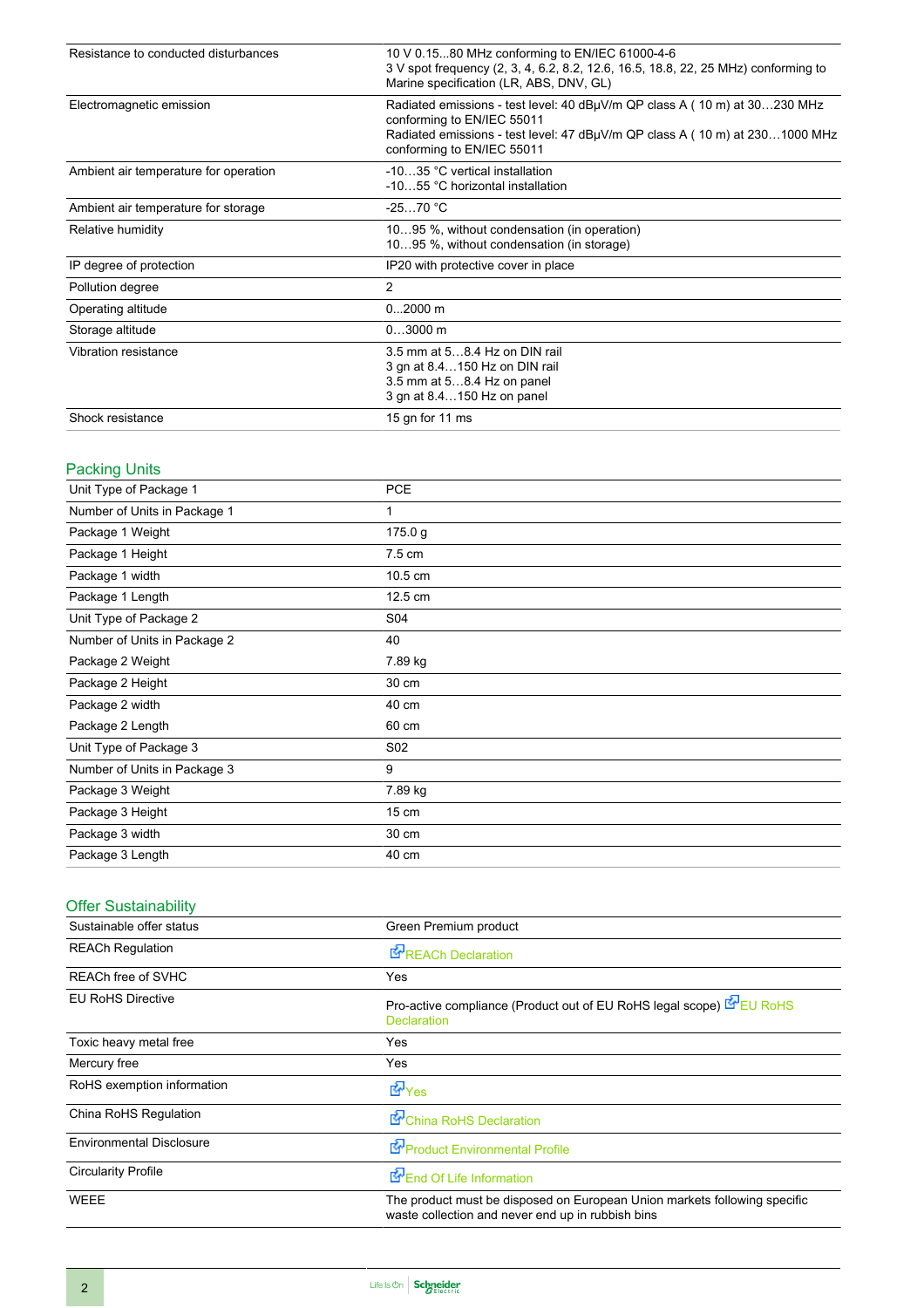| <b>PVC</b> free           | Yes                                                                                                                                                                                                                                                      |
|---------------------------|----------------------------------------------------------------------------------------------------------------------------------------------------------------------------------------------------------------------------------------------------------|
| California proposition 65 | WARNING: This product can expose you to chemicals including: Lead and<br>lead compounds, which is known to the State of California to cause cancer<br>and birth defects or other reproductive harm. For more information go to<br>www.P65Warnings.ca.gov |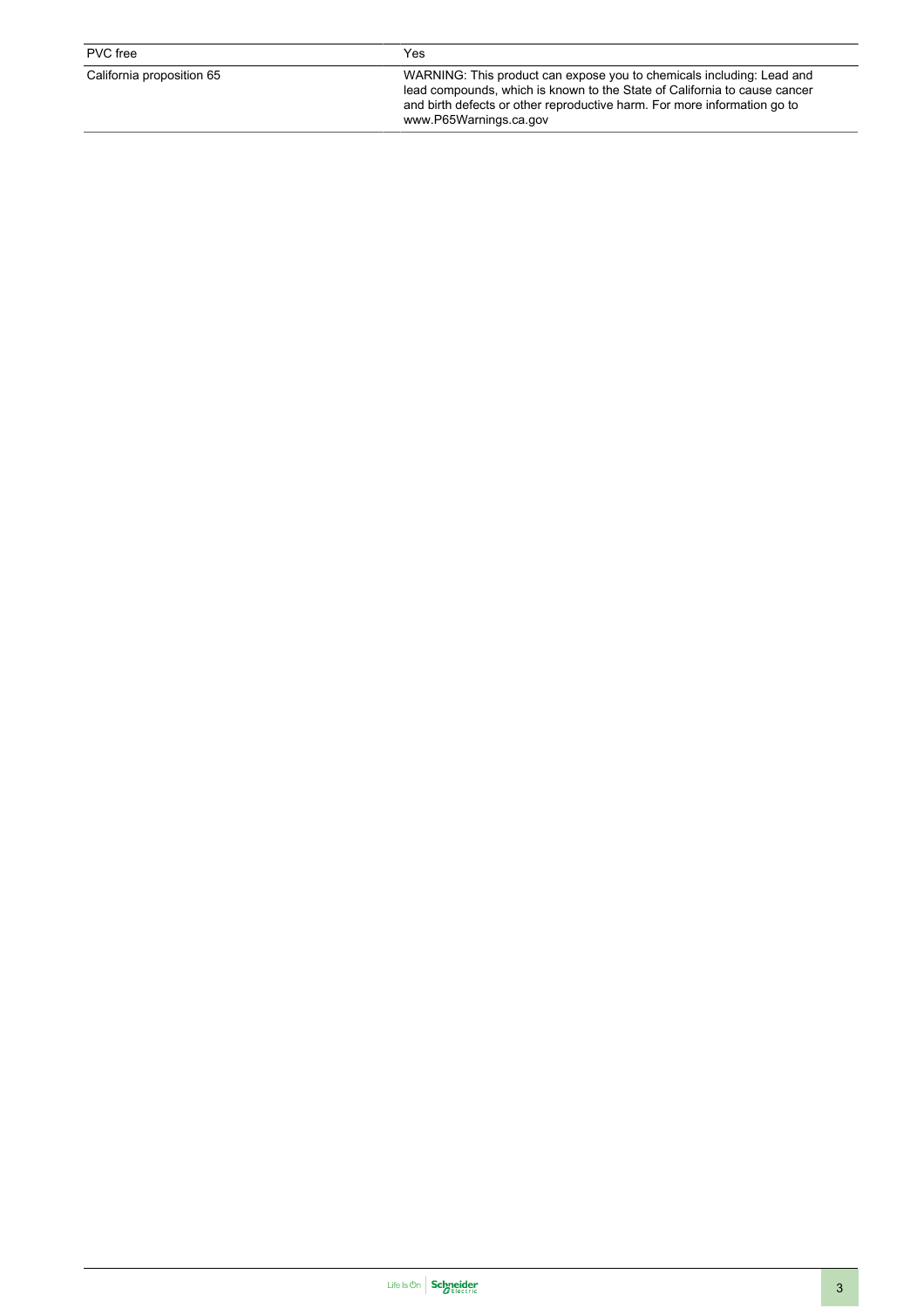Product data sheet Dimensions Drawings

# TM3DQ16UK

#### Dimensions



(\*) 8.5 mm/0.33 in. when the clamp is pulled out.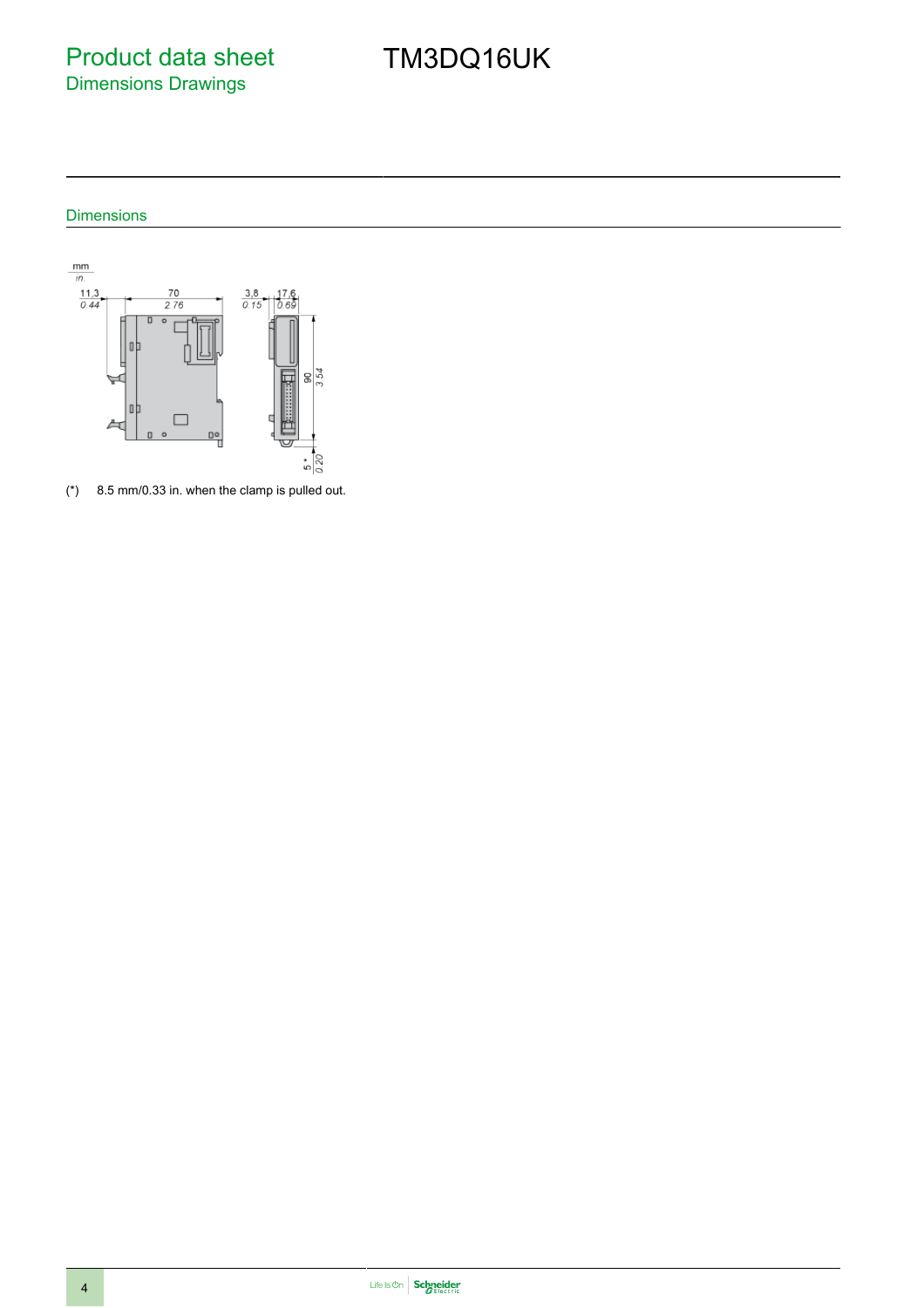## TM3DQ16UK

#### Spacing Requirements



#### Mounting on a Rail



#### Incorrect Mounting



### Mounting on a Panel Surface



(1) Install a mounting strip

#### Mounting Hole Layout